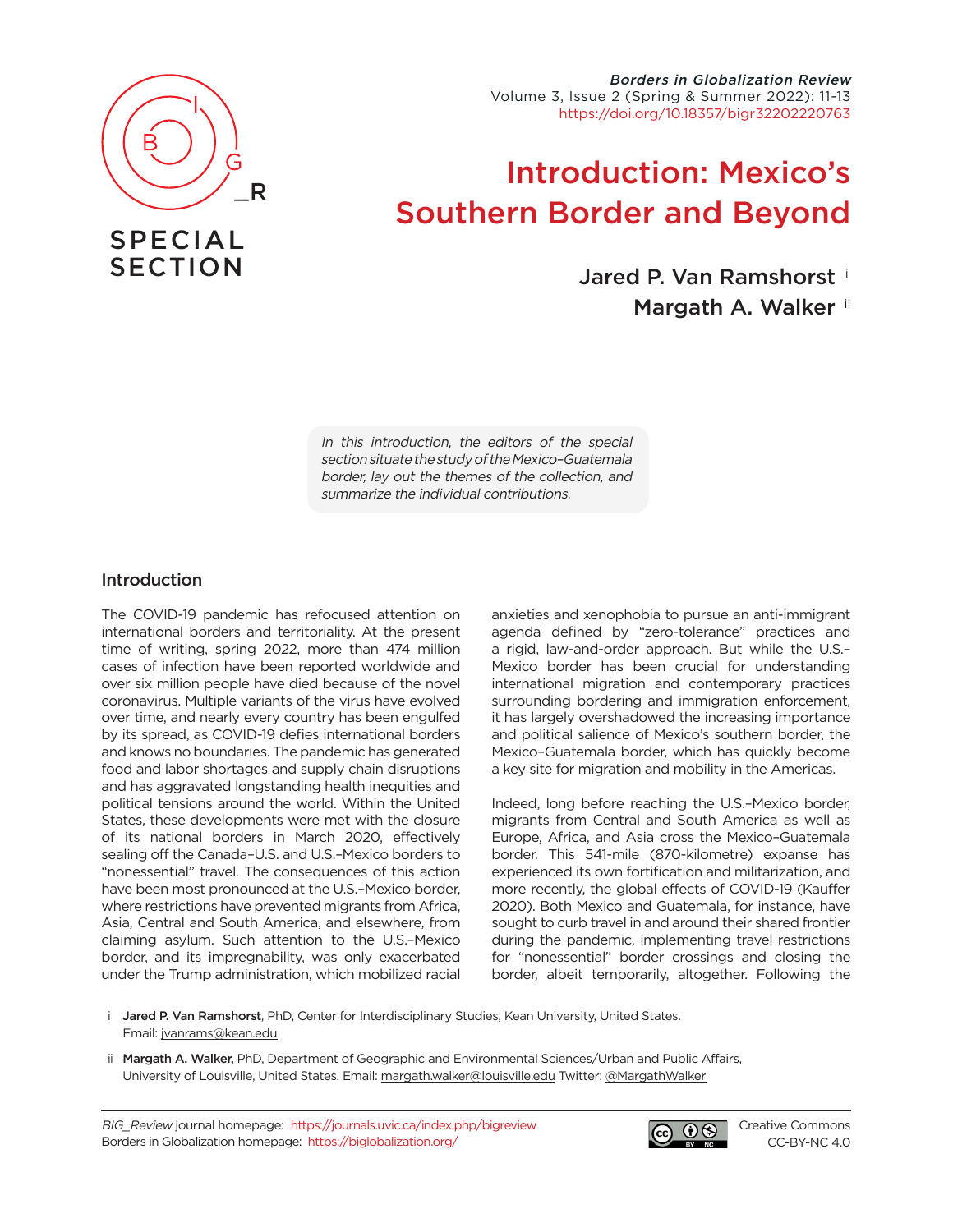World Health Organization's (WHO) declaration of a global pandemic in 2020, Guatemala shuttered its border with Mexico for six months. Similarly, Mexico announced new enforcement efforts against unauthorized migrants at its southern border with Guatemala, referencing health concerns over the spread of COVID-19. In March 2021, a Mexican soldier shot and killed a Guatemalan man at the border, thereby illustrating the cumulative effects of border and immigration enforcement under COVID-19 and the mounting significance of the Mexico–Guatemala border more broadly.

The idea to gather a group of international scholars working on Mexico's southern border first arose on the cusp of these events in early February, 2020. Initially, our goal was to meet and present work at the Annual Conference of the Association of Borderland Studies (ABS) in Portland, Oregon, to contemplate and collectively discuss the Mexico–Guatemala border from a variety of geographical and interdisciplinary perspectives. Meeting in person became untenable for what have now become obvious reasons under the global pandemic, and the conference was subsequently canceled. Nevertheless, we managed to keep these conversations alive through virtual formats among a small group of scholars working to study the Mexico–Guatemala border.

Emerging from this dialogue was the desire to focus attention on the diversification and effects of bordering practices and immigration enforcement beyond the familiar tropes of "methodological nationalism" (Wimmer & Glick-Schiller 2002) and the "territorial trap" (Agnew 1994), which sees scholarly work on contemporary immigration control constrained by the boundaries of sovereign, individual states—most often, the U.S. and its southern border with Mexico. This is especially true within the modern context of international migration throughout North America, as large numbers of migrants from El Salvador, Guatemala, and Honduras travel across Central America and Mexico to reach the U.S., and as both Mexican and U.S. governments implement punitive immigration policies aimed at impeding, incapacitating, and policing migrants. These dynamics, we argue, necessitate an approach that considers multiple international borders, countries, and continents involved with bordering practices and immigration enforcement. The articles in this special section respond to this call by centering developments along the Mexico–Guatemala border as well as in Canada, Guatemala, Mexico, and the U.S., thereby providing an alternative and supplement to the U.S. and U.S.–Mexico border. In doing so, the articles show how contemporary practices around bordering and immigration enforcement in North America unfold and are constituted by a diverse array of international borders, countries, and continents, including but not limited to the U.S. and the U.S.–Mexico border.

Within the Anglo-speaking world, however, Mexico's southern border with Guatemala has remained relatively understudied (see: Carte 2014; Galemba 2017, 2018; Walker 2018, 2020). Historically, the region has been more diffused and less populous than its northern counterpart, the U.S.–Mexico border, but in recent years has become increasingly visible as a site of cultural, economic, and geopolitical struggle. A series of high-profile developments, in particular, have precipitated a renewed and urgent focus on the Mexico–Guatemala border. These developments include the so-called "migrant caravans" travelling north from Central America, which has seen large numbers of migrants from El Salvador, Guatemala, and Honduras gather to travel across Mexico together. While advocacy groups organized caravans in the past to protect migrants as they travelled north, those in 2017 and 2018 ignited contentious debates in both Mexico and the U.S. over international migration and border and immigration enforcement.

Mexico's Programa Frontera Sur, a sweeping border and immigration enforcement program announced in 2014 by former Mexican President Peña Nieto and extended under current President Andrés Manuel López Obrador, has also directed attention toward the Mexico–Guatemala border. Under this policy, Mexico fortified its southern border with Guatemala and mobilized a formidable system of blockades, immigration checkpoints, and patrols aimed at preventing migration. While hundreds of immigration agents were dispatched to the Mexico–Guatemala border alongside new surveillance equipment and infrastructural improvements at ports of entry, Programa Frontera Sur has relied primarily on a regional enforcement strategy, concentrating its resources at so-called "belts of control" that now stretch across southern Mexico. Here, authorities have established frequent patrols and inspections at highways, roads, and train depots, where migrants are often stopped, searched, and interviewed. More than half a million migrants have been deported since the program's announcement, thereby exceeding deportation efforts under both the Obama and Trump administrations in the U.S.

Finally, global climate change has seen changing rainfall patterns, irregular temperatures, and extreme weather events beset the region, generating displacement throughout North and Central America. In 2017, for example, Hurricane Nate triggered catastrophic flooding and mudslides from Costa Rica to Guatemala, leading to widespread destruction and over \$787 million worth of damage. These impacts, as well as others, are only expected to intensify as the region becomes warmer, drier, and increasingly susceptible to environmental change in the future, gesturing toward displacement and outmigration over the coming years. Taken together, these developments signal a necessary emphasis on the Mexico–Guatemala border and region surrounding it.

A significant body of scholarship, therefore, has started to emerge from a variety of interdisciplinary perspectives situated among and within this region between Guatemala and Mexico. Recently, for instance, Mexico has been understood as both a country of destination and transit